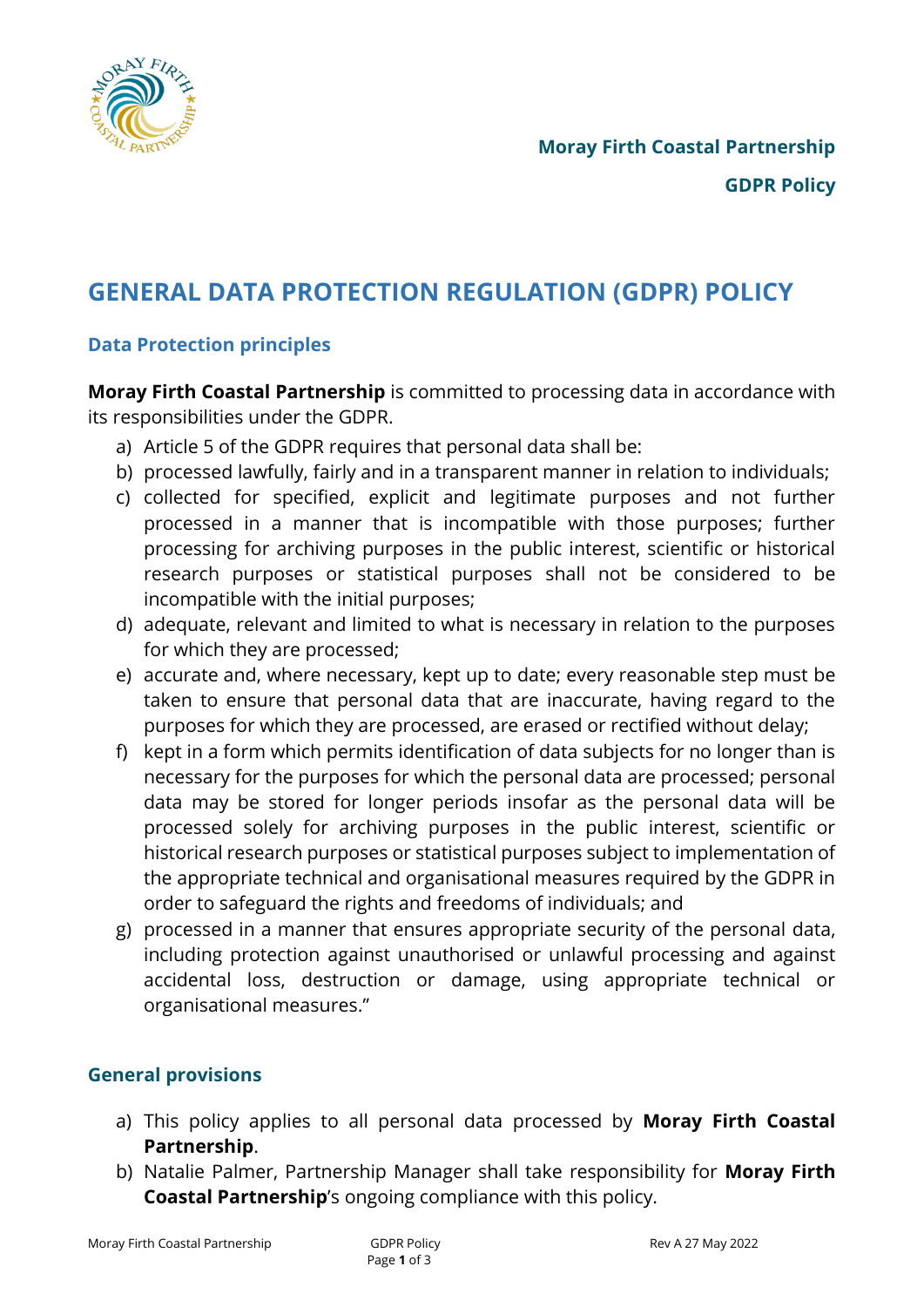

# **Moray Firth Coastal Partnership**

#### **GDPR Policy**

- c) This policy shall be reviewed at least annually.
- d) **Moray Firth Coastal Partnership** shall register with the Information Commissioner's Office as an organisation that processes personal data.

#### **Lawful, fair and transparent processing**

- a) To ensure its processing of data is lawful, fair and transparent, **Moray Firth Coastal Partnership** shall maintain a Register of Systems.
- b) The Register of Systems shall be reviewed at least annually & includes our membership list, trustee details, and event signup information.
- c) Individuals have the right to access their personal data and any such requests made to **Moray Firth Coastal Partnership** shall be dealt with in a timely manner.

#### **Lawful purposes**

- a) All data processed by **Moray Firth Coastal Partnership** must be done on one of the following lawful bases: consent, contract, legal obligation, vital interests, public task or legitimate interests [\(see ICO guidance for more information\)](https://ico.org.uk/for-organisations/guide-to-the-general-data-protection-regulation-gdpr/lawful-basis-for-processing/).
- b) **Moray Firth Coastal Partnership** shall note the appropriate lawful basis in the Register of Systems.
- c) Where consent is relied upon as a lawful basis for processing data, evidence of opt-in consent shall be kept with the personal data.
- d) Where communications are sent to individuals based on their consent, the option for the individual to revoke their consent should be clearly available and systems should be in place to ensure such revocation is reflected accurately in **Moray Firth Coastal Partnership**'s systems.

#### **Data minimization**

a) **Moray Firth Coastal Partnership** shall ensure that personal data are adequate, relevant and limited to what is necessary in relation to the purposes for which they are processed.

#### **Accuracy**

- a) **Moray Firth Coastal Partnership** shall take reasonable steps to ensure personal data is accurate.
- b) Where necessary for the lawful basis on which data is processed, steps shall be